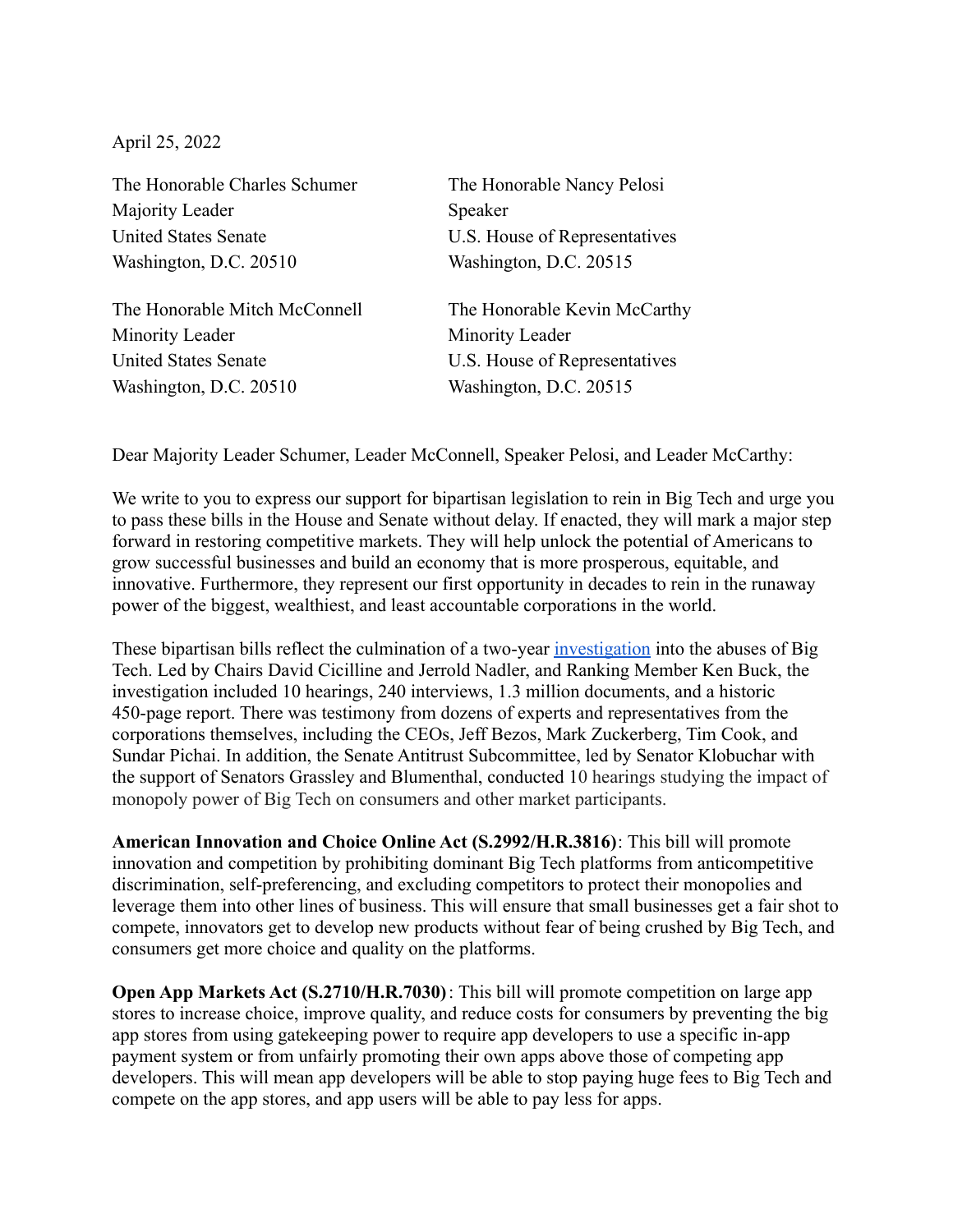America has a monopoly problem, and the Big Tech monopolies have made it [impossible](https://www.nytimes.com/2020/07/31/technology/blocking-the-tech-giants.html) to live and work without using their products. Monopoly power lowers [wages,](https://www.vox.com/the-big-idea/2018/4/6/17204808/wages-employers-workers-monopsony-growth-stagnation-inequality) reduces [innovation](https://www.brinknews.com/is-antitrust-enforcement-the-wests-best-weapon-against-chinese-tech/) an[d](https://ilsr.org/wp-content/uploads/downloads/2016/08/MonopolyPower-SmallBusiness.pdf) [entrepreneurship,](https://ilsr.org/wp-content/uploads/downloads/2016/08/MonopolyPower-SmallBusiness.pdf) exacerbates [income](https://promarket.org/2020/08/14/monopolies-silent-spreaders-of-poverty-and-economic-inequality/) and [regional](https://academic.oup.com/cjres/article/14/1/25/6056183) inequality, undermines the [free press](https://promarket.org/2019/06/14/the-decline-of-american-journalism-is-an-antitrust-problem/) and access to information, and perpetuates toxic systems of [racial](https://www.theroot.com/corporate-monopolies-are-a-racial-justice-issue-we-nee-1846155644), [gender,](https://www.forbes.com/sites/washingtonbytes/2017/12/20/how-monopolies-make-gender-inequality-worse-and-concentrated-economic-power-harms-women/?sh=42afad4f1b11) and class dominance. Big Tech monopolies are at the center of many of these problems. Reining in these companies is an essential first step to reverse the damage of concentrated corporate power throughout our economy. These bipartisan bills will do just that, and it is imperative that they are enacted into law urgently.

Americans support taking action against these companies. Recent polling <u>[found](https://techoversight.org/files/DFP-CA-Poll.pdf)</u> that 86% percent of Democrats, 83% of Republicans and 79% percent of independents in California believe that Big Tech companies should be held accountable through tougher laws to keep markets competitive. In addition, 8 in 10 New York voters [support](https://techoversight.org/files/NY-Poll.pdf) strengthening or passing new laws to hold Big Tech accountable and keep the internet safe and competitive.

We believe that these carefully crafted bills will bring urgently needed change and accountability to the Big Tech companies and an industry that most Americans agree must be reined in. We are proud to support this important legislation, urge you to bring the American Innovation and Choice Online Act (S.2992/H.R.3816) and the Open App Markets Act (S.2710/H.R.7030) to a vote as soon as possible, and encourage all members of Congress to vote to pass both bills.

Sincerely,

Economic Security Project Action Accountable Tech **ALIGN** American Booksellers Association American Family Voices Artist Rights Alliance Athena Broward for Progress Build Back Better USA Center for American Progress Center for Common Ground Center for Digital Democracy Center for Popular Democracy Committee to Support the Antitrust Laws CommonDefense.us Consumer Federation of America Consumer Reports Demand Progress Democratic Messaging Project Demos Empowering Pacific Islander Communities (EPIC) Fight for the Future